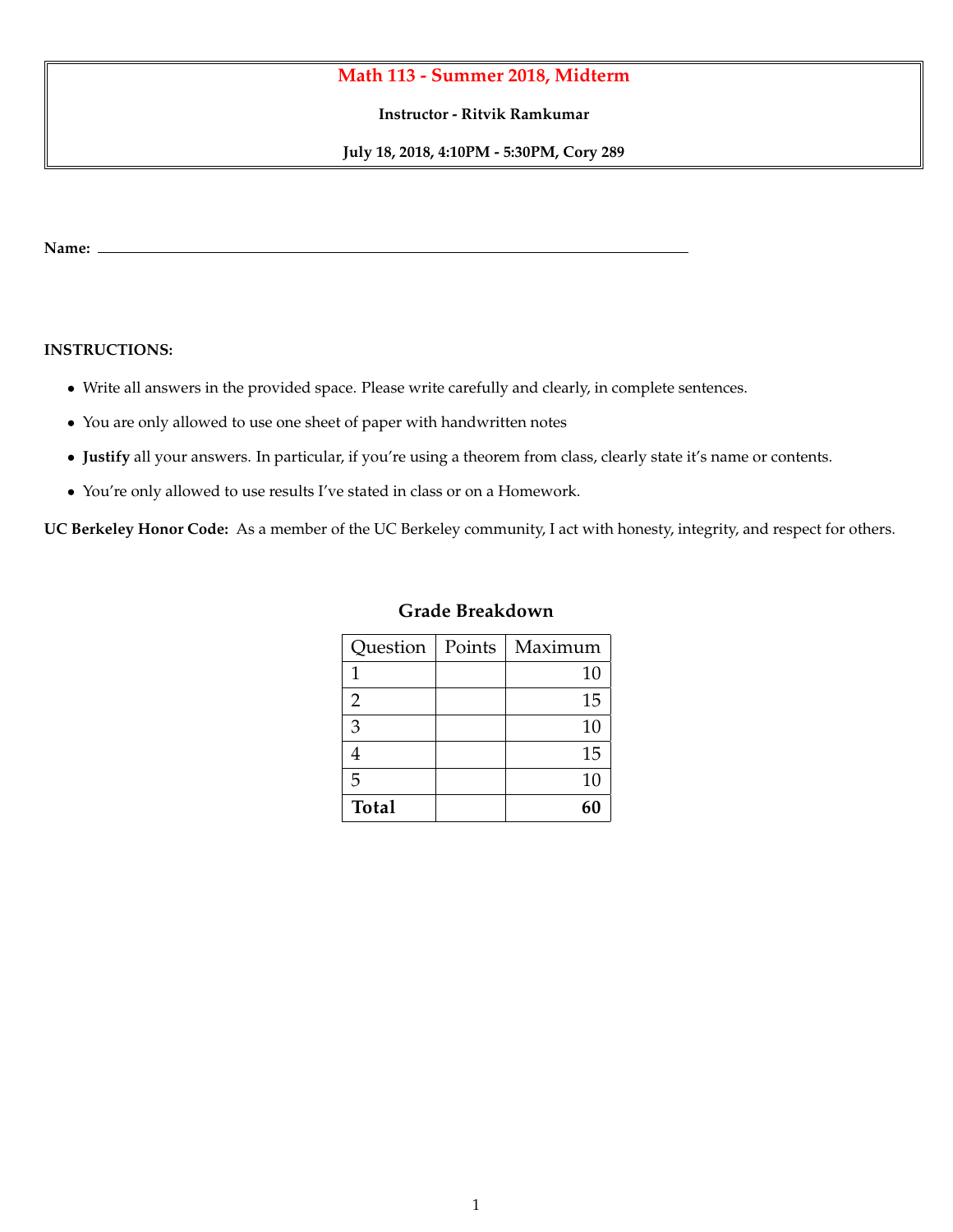**1**

**a** [5 points] Let *G* be an abelian group of order 200. List, up to isomorphism, all possible groups *G*. Which of the groups listed are cyclic?

**b** [5 points] Find two non-isomorphic abelian groups of order 200 that contain an element of order 100.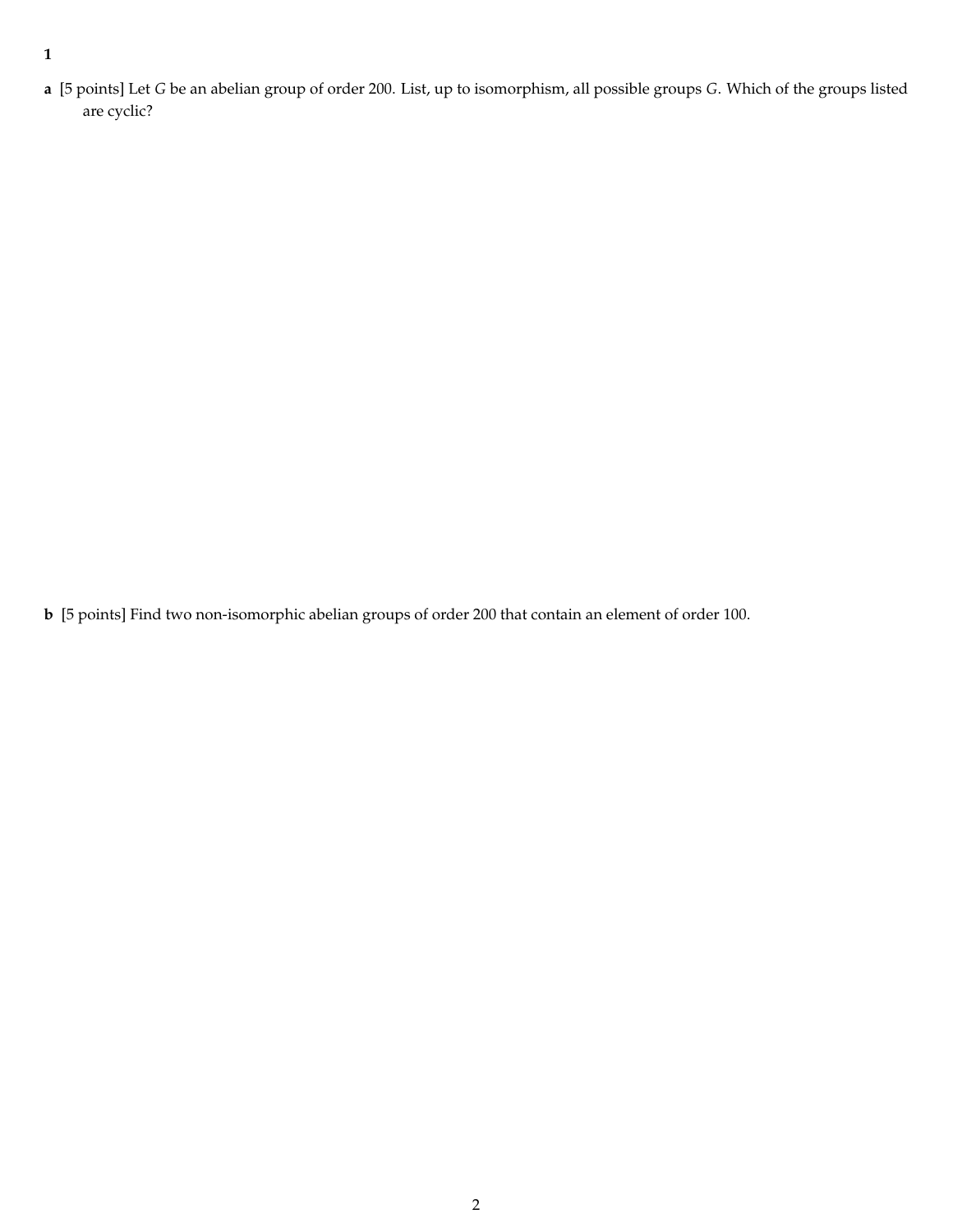- **2** An element *x* of a group *G* is said to be a *square* if  $\exists y \in G$  such that  $y^2 = x$ .
- **a** [2 points] Find all the squares in  $G = \mathbf{Z}/4\mathbf{Z}$ .

**b** [3 points] Find all the squares in  $G = \mathbf{Z}/5\mathbf{Z}$ .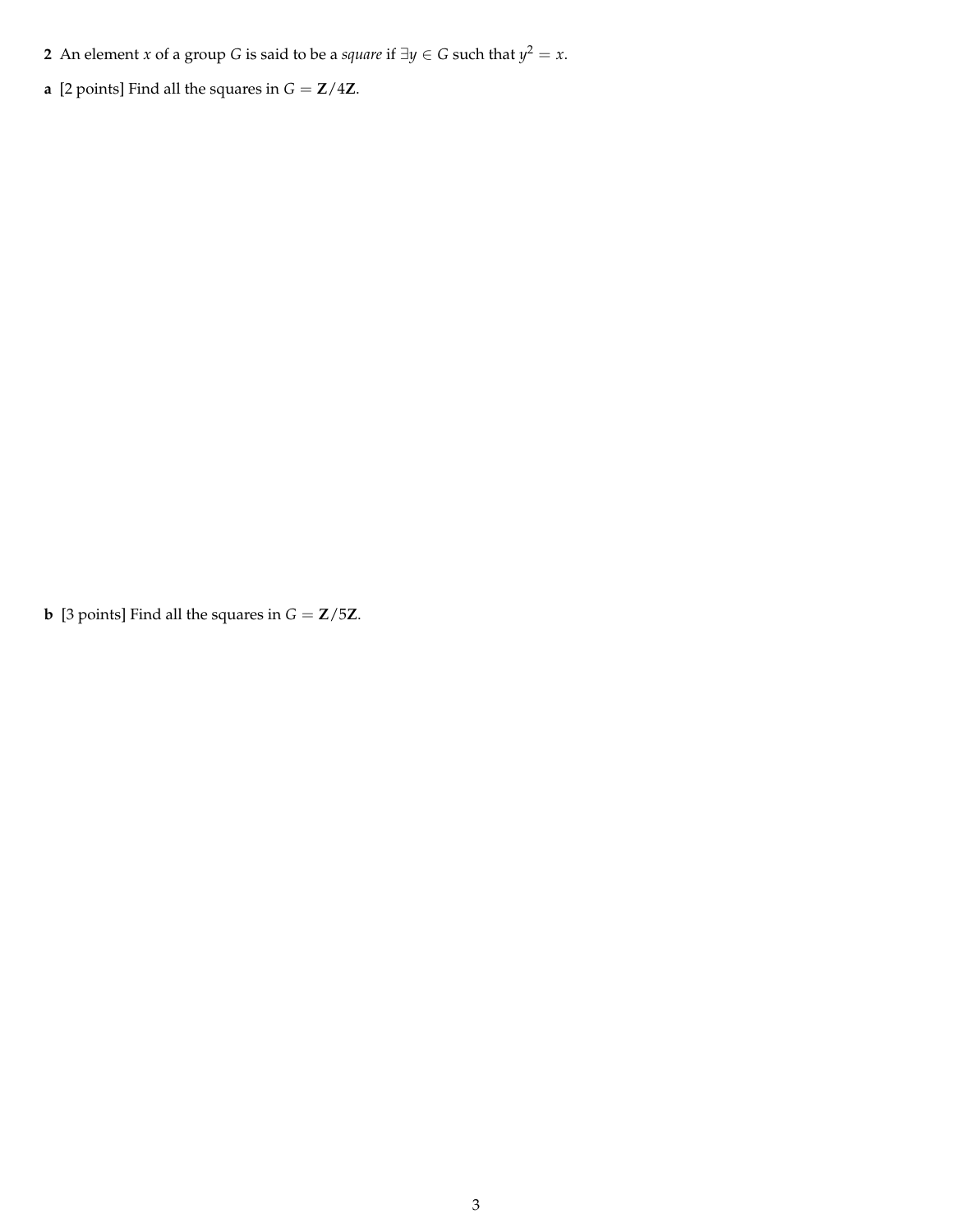**b** [5 points] Let *G* be a finite, even order cyclic group, find all elements of *G* that are squares.

**c** [5 points] Let *G* be a finite, odd order cyclic group. Prove that every element of *G* is a square.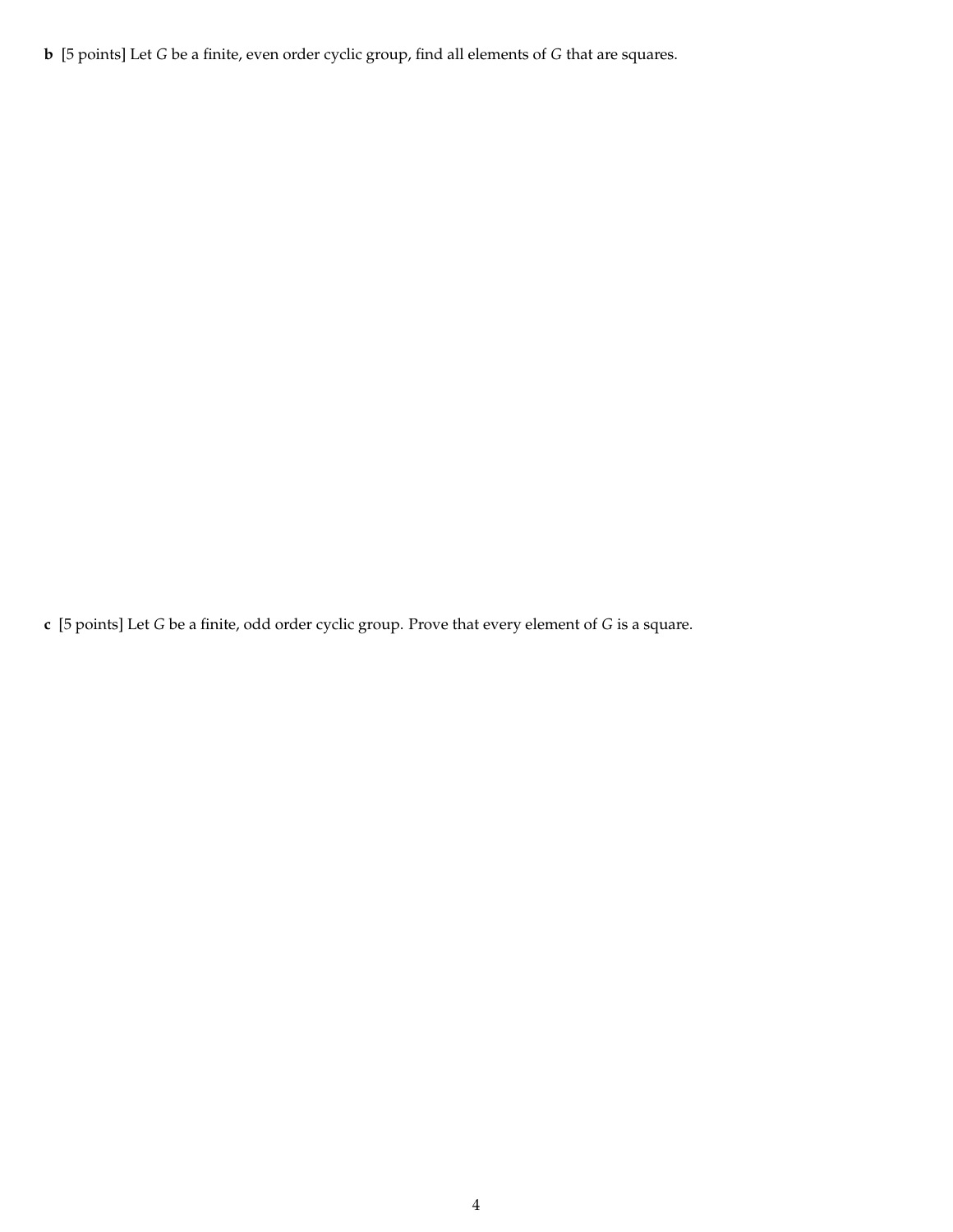**a** [7 points] Let *G* be a group of order 62. Prove that every proper subgroup of *G* is abelian.

**b** [3 points] Is every group of order 62 abelian? If yes prove it, if not give a counterexample.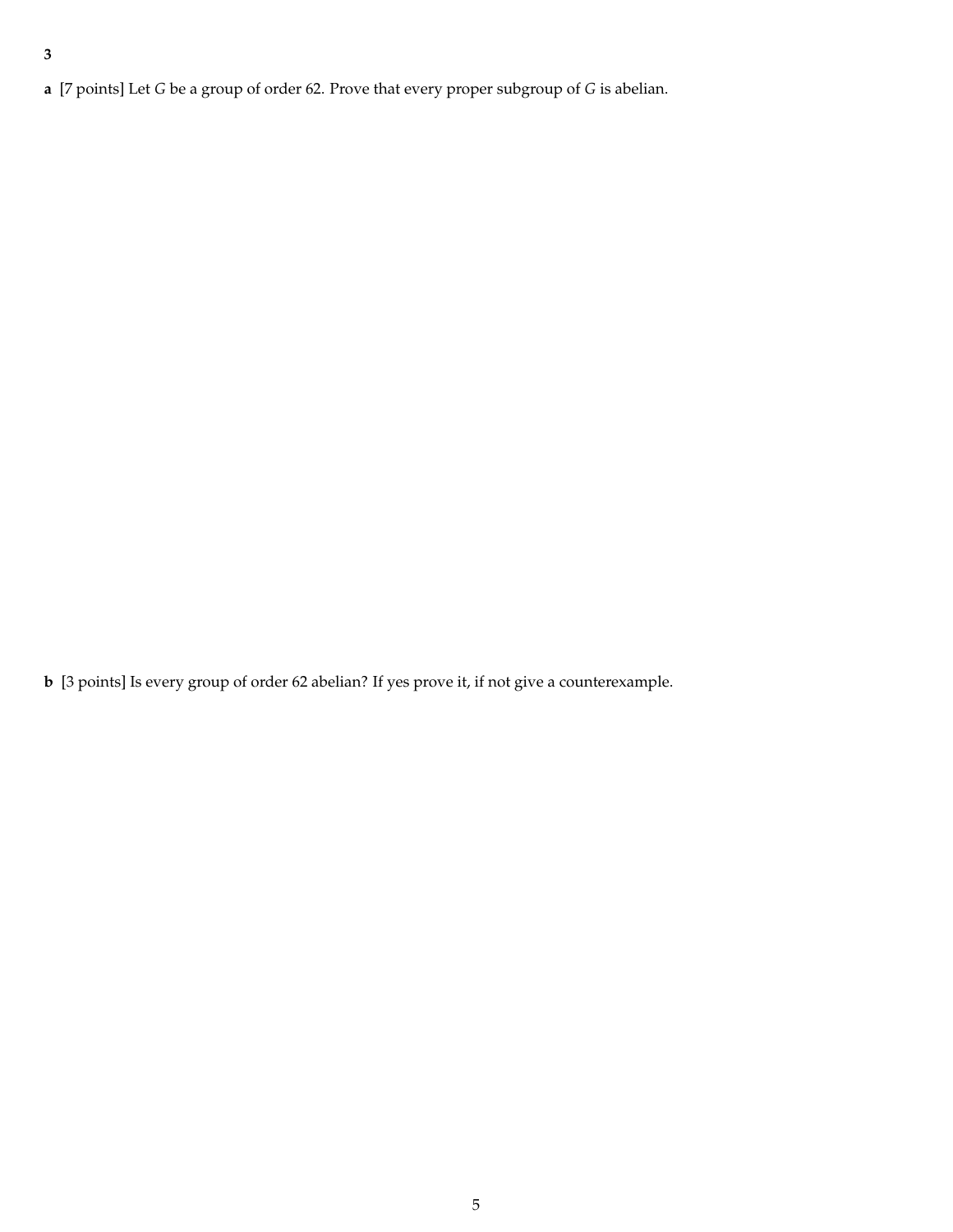- **4** Let  $X = \{(12)(34), (13)(24), (14)(23)\}\subseteq S_4$  be a set. Let  $S_4$  act on  $X$  by conjugation i.e.  $g(x) = gxg^{-1}$  (you may assume that this is an action).
- **a** [5 points] Let  $\phi_g$  be the permutation of *X* associated to *g*. Compute  $\phi_{(12)}$ ,  $\phi_{(13)}$  and  $\phi_{(23)}$ .

 $\mathbf b$  [5 points] Show that there's a surjective group homomorphism  $\Phi: S_4 \longrightarrow S_3.$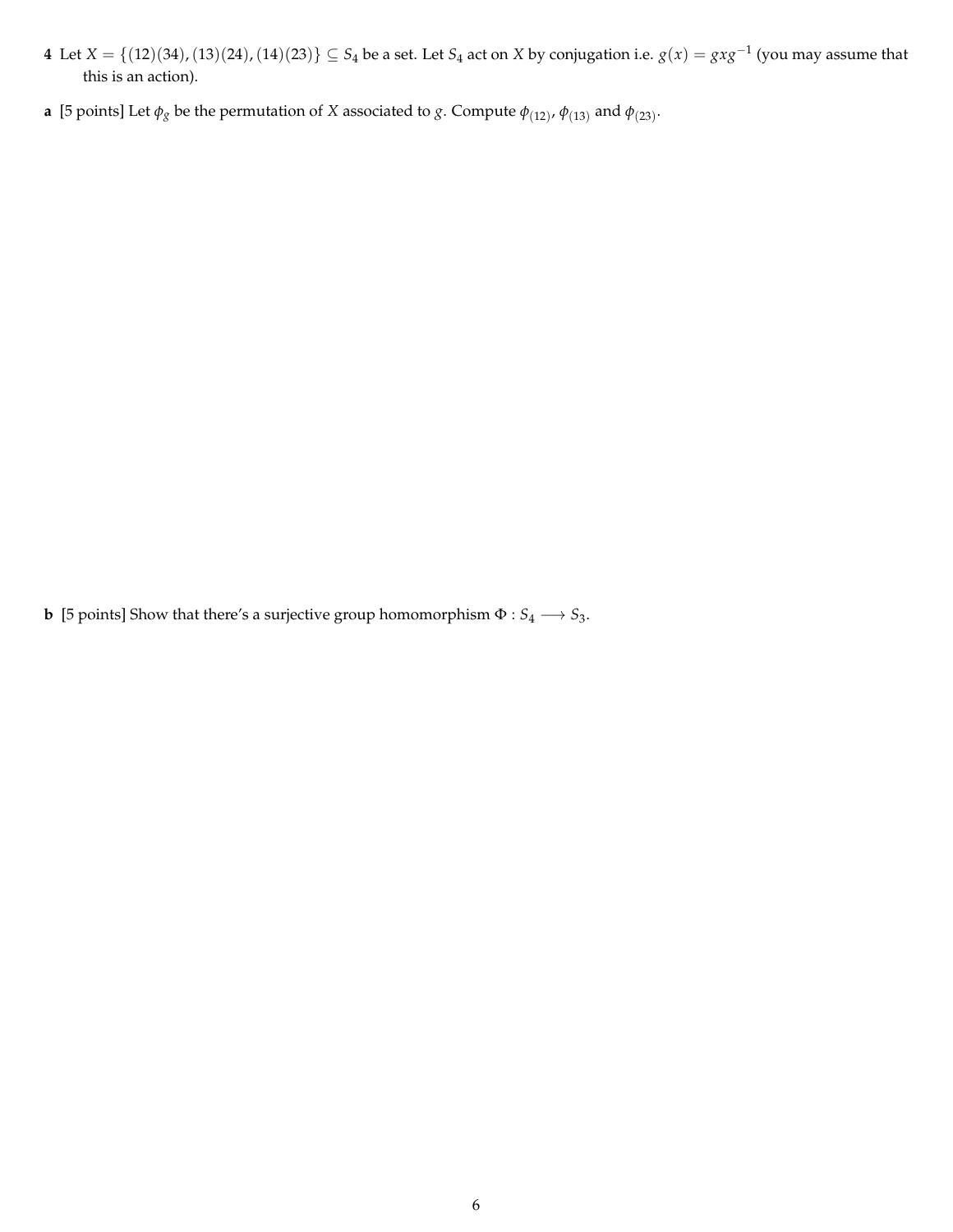**c** [5 points] Consider the subgroup  $N = \{e, (12)(34), (13)(24), (14)(23)\}$  of  $S_4$ . Prove that  $N$  is normal and show  $S_4/N \cong S_3$ .